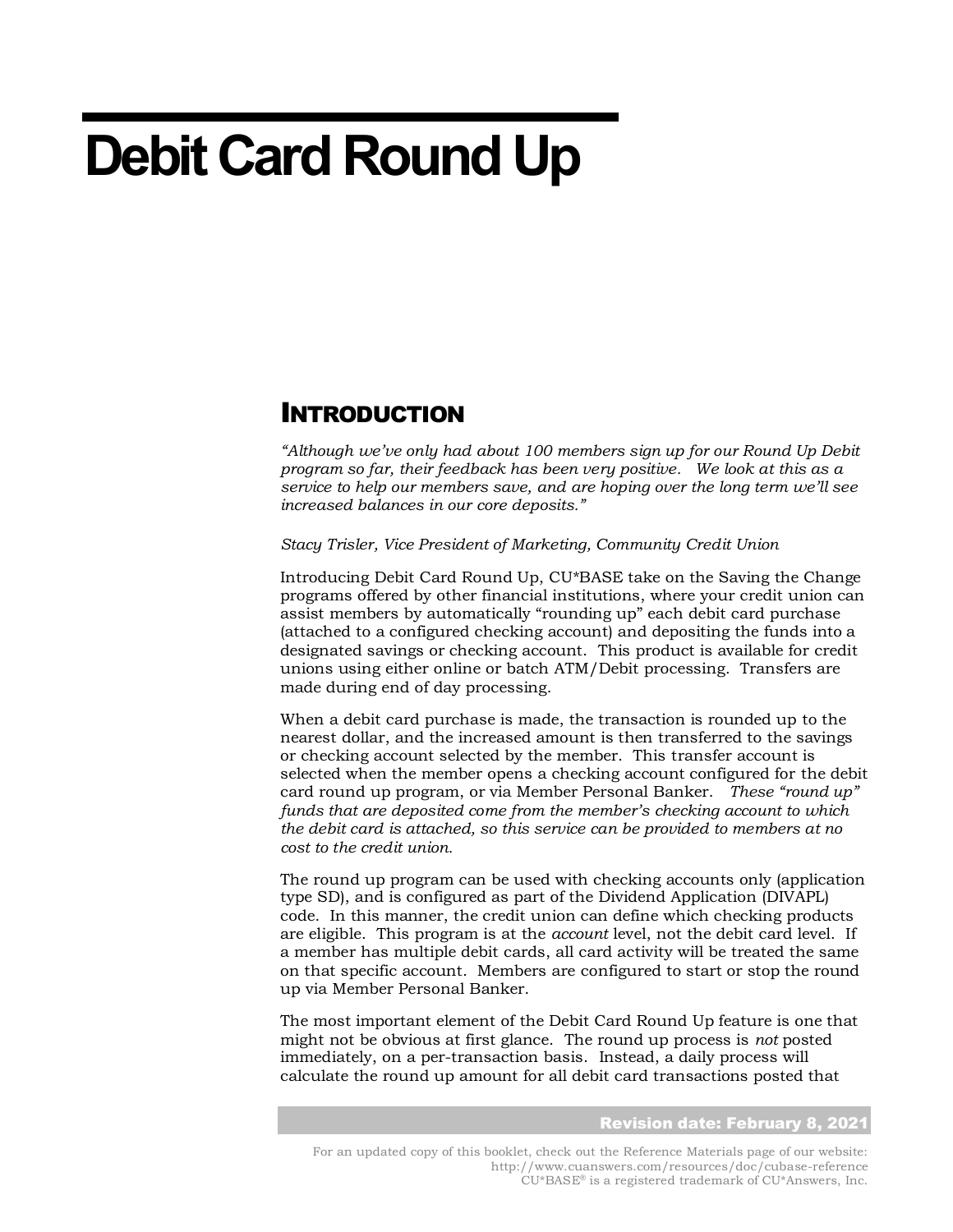day and post a single transfer from the checking account to the savings account.

#### **CONTENTS**

| - 3                                                                                      |
|------------------------------------------------------------------------------------------|
| 4                                                                                        |
| 4<br>5<br>5<br>6<br>What Appears on Members' Statements for a Round Up Contribution<br>6 |
|                                                                                          |
| 11                                                                                       |
| 12                                                                                       |
| 14                                                                                       |
|                                                                                          |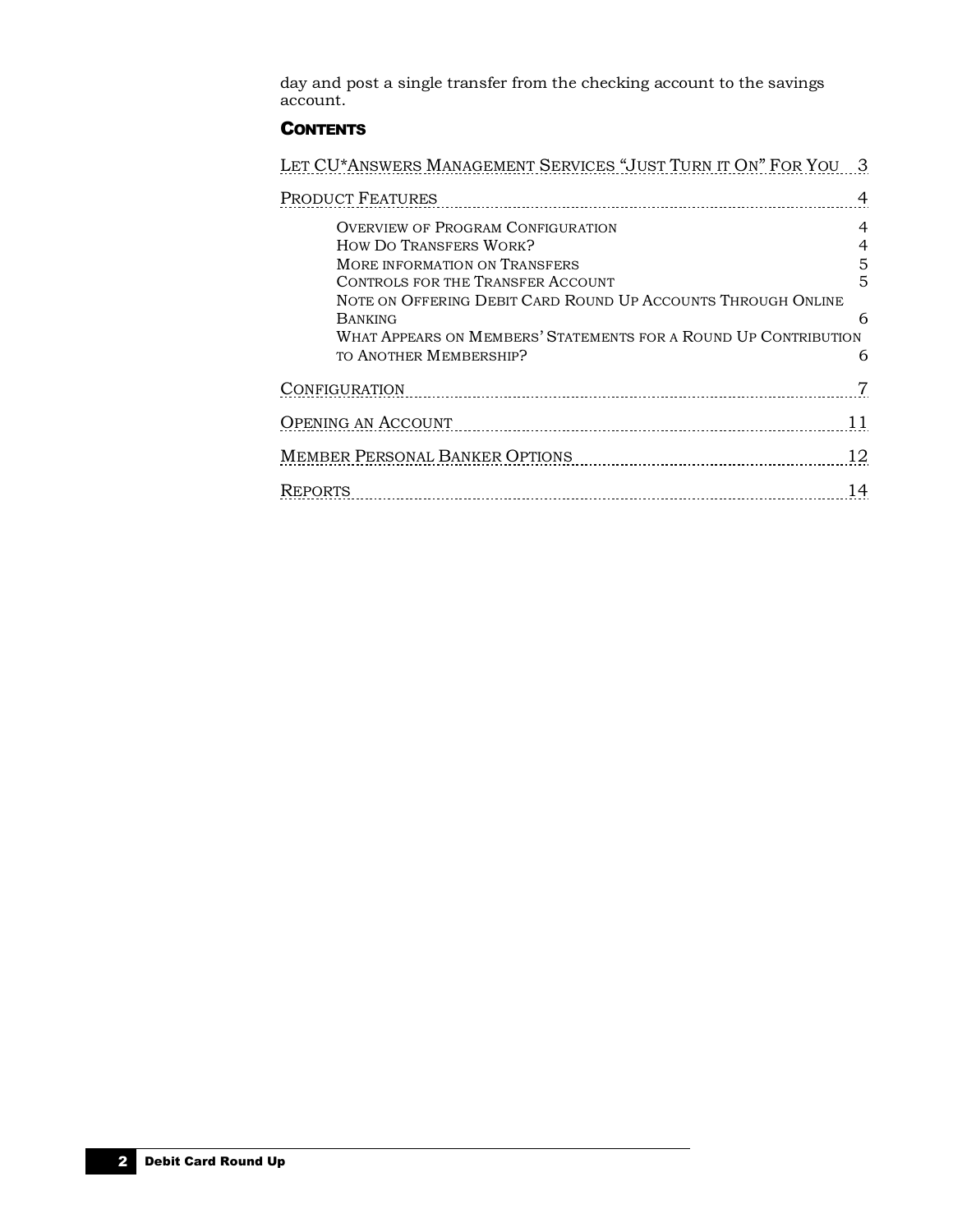## <span id="page-2-0"></span>LET CU\*ANSWERS MANAGEMENT SERVICES "JUST TURN IT ON" FOR **You**



Use "Just Turn it On" and have CU\*Answers Management Services drive the implementation of this feature from start to finish. We'll even do the work to get your Board, your management team, and your staff on board and ready to take over once the switch has been flipped. Learn more in th[e "Just turn it on" brochure.](http://cuanswers.com/pdf/cms/Just_Turn_it_On.pdf) Access this brochure directly at [http://cuanswers.com/pdf/cms/Just\\_Turn\\_it\\_On.pdf.](http://cuanswers.com/pdf/cms/Just_Turn_it_On.pdf)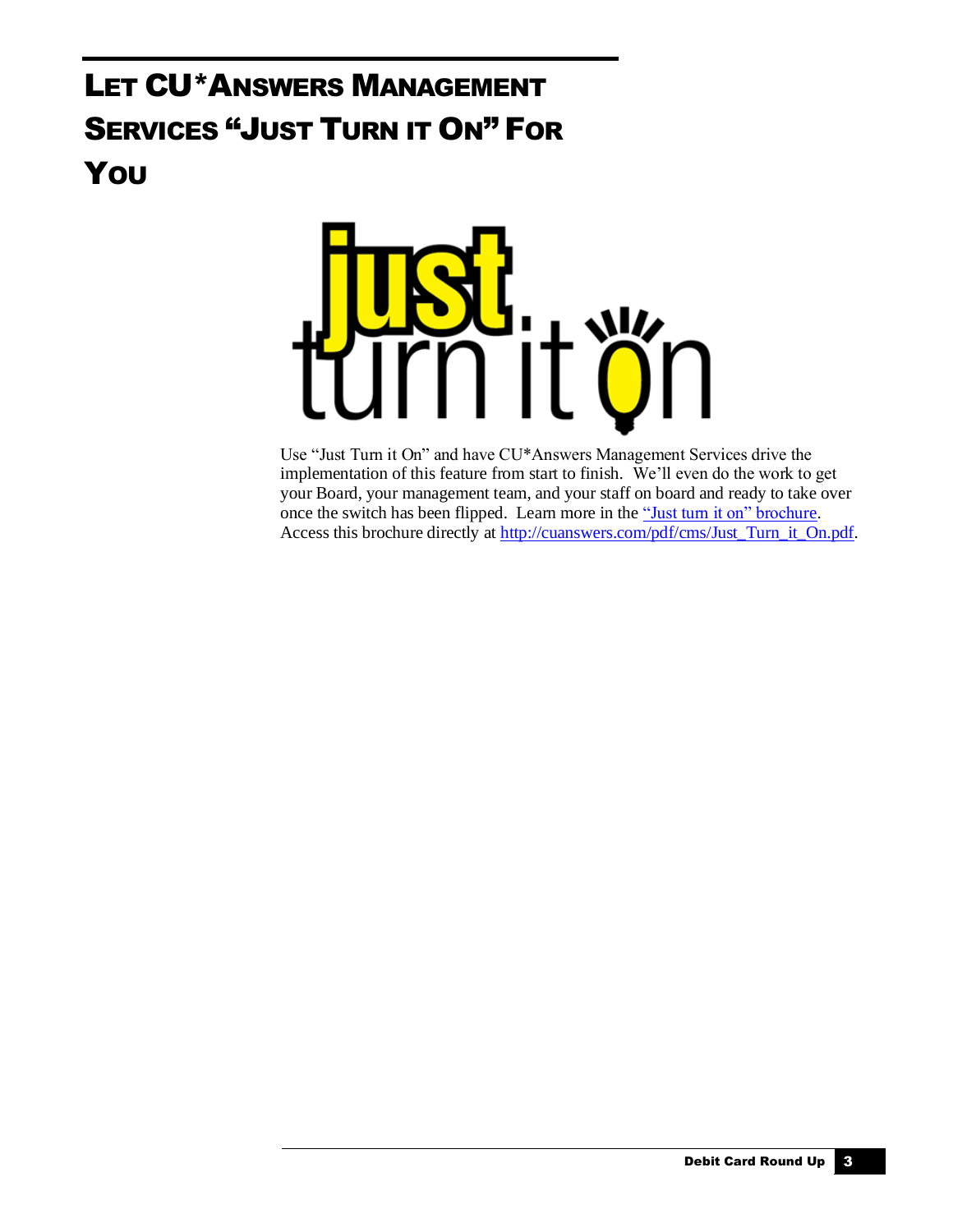### <span id="page-3-0"></span>PRODUCT FEATURES

#### <span id="page-3-1"></span>OVERVIEW OF PROGRAM CONFIGURATION

Your credit union can assist members by automatically "rounding up" each debit card purchase (attached to a configured checking account) and depositing the funds into a designated savings or checking account. This product is available for credit unions using either online or batch ATM/Debit processing. Transfers are made during end of day processing.

When a debit card purchase is made, the transaction is rounded up to the nearest dollar, and the increased amount is then transferred to the savings or checking account selected by the member. This transfer account is selected when the member opens a checking account configured for the debit card round up program, or via Member Personal Banker. *The "round up" funds that are deposited come from the member's checking account to which the debit card is attached, so this service can be provided to members at no cost to the credit union.* 

The round up program can be used with checking accounts only (application type SD), and is configured as part of the Dividend Application (DIVAPL) code. In this manner, the credit union can define which checking products are eligible. This program is at the *account* level, not the debit card level. If a member has multiple debit cards, all card activity will be treated the same on that specific account. Members are configured to start or stop the round up via Member Personal Banker.

The most important element of the Debit Card Round Up feature is one that might not be obvious at first glance. The round up process is *not* posted immediately, on a per-transaction basis.Instead, a daily process will calculate the round up amount for all debit card transactions posted that day and post a single transfer from the checking account to the savings account.

The debit card roundup program can be used by credit unions using online and batch ATM/Debit card processing.

#### <span id="page-3-2"></span>HOW DO TRANSFERS WORK?

The most important element of the Debit Card Round Up feature is one that might not be obvious at first glance. **The round up process is** *not* **posted immediately, on a per-transaction basis.** Instead, a daily process will calculate the round up amount for all debit card transactions posted that day and post a single transfer from the checking account to the savings account. These transfers are made during end of day processing.

To put it another way, if you go to Macy's and spend \$94.73, the transaction that posts to your account will be exactly \$94.73, not \$95.00. At the end of the day, that extra 27¢ (along with any other amounts calculated on other purchases throughout the day) will be transferred from your checking to your savings account.

The primary reason for this, of course, is that we do not want to do anything that would potentially interfere with the normal handling of the transaction between the member and the merchant. If you buy something from Macy's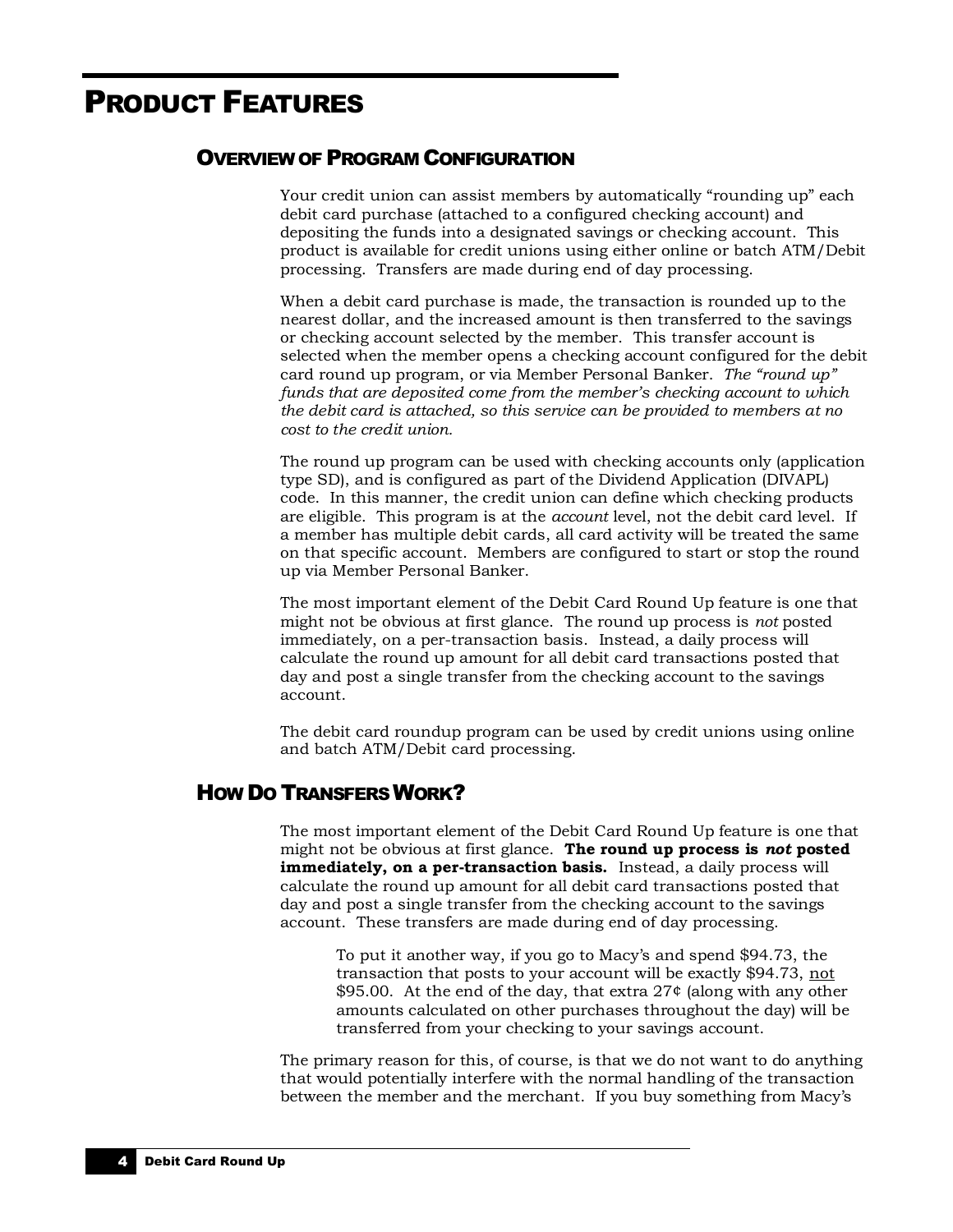for \$94.73, all of the parties involved (Macy's, the debit card vendor, the member, the credit union, and CU\*BASE) need to use that \$94.73 figure, especially if the transaction ends up needing to be reversed.

Of course, a member might choose to write down \$95 in their checkbook to make the math easier, but ultimately they still need to be able to see that the debit card transaction on their statement matches the receipt for the stuff they bought.

#### <span id="page-4-0"></span>MORE INFORMATION ON TRANSFERS

Members can select which savings or checking account receives the roundup funds by choosing another one of their accounts (IRA and HSA accounts are not eligible) or even another member's account. The credit union can, however control which *types* of accounts members can choose from, and can even specify a single, specially-designed dividend application.

• One caveat with this is that if you transfer funds to a checking account, it must be of a different Dividend Application than the checking account accruing the round-up funds.

#### **The funds transferred to this account come from "rounding up" debit card purchases, so the member is actually funding this program, not the credit union.**

One transfer of all calculated funds will be made each day, and transfers are rounded to the nearest whole dollar. (A \$1.75 charge will result in a 25 cent transfer). Since the round-up transfer is not tied to the individual transaction(s) in any way, if a transaction is reversed, this will have no effect on the transfer, even if the reversal was done the same day as the transaction.

Funds are transferred only if they are available (i.e. the account is frozen or the funds are secured). If the designated transfer account is closed or frozen against deposits, the transfer will be skipped and a notation will appear on the Transaction Exception report. Round up transfers will not cause the account to post to a negative balance nor post below available funds. Partial transfers may be allowed (according to the credit union configuration, but they are noted on the Transaction Exception report as well.

There will be no catch-up transfers – if the transfer can't happen on Monday, then Monday's transactions never get rounded up. (This too will appear on the Transaction Exception report.) But if come Tuesday there's money, then Tuesday's transactions will be rounded up.

#### Included Transactions

Only debit card transactions will be included in the round-up calculations. Configuration will allow the credit union to decide whether to include signature-based transactions, PIN-based POS transactions, or both. Returns and reversals will not be included in the program.

#### <span id="page-4-1"></span>CONTROLS FOR THE TRANSFER ACCOUNT

Members won't automatically be prevented from spending the money that's in the transfer account, nor will that account necessarily be blocked from being used as overdraft protection on the checking account. But if a credit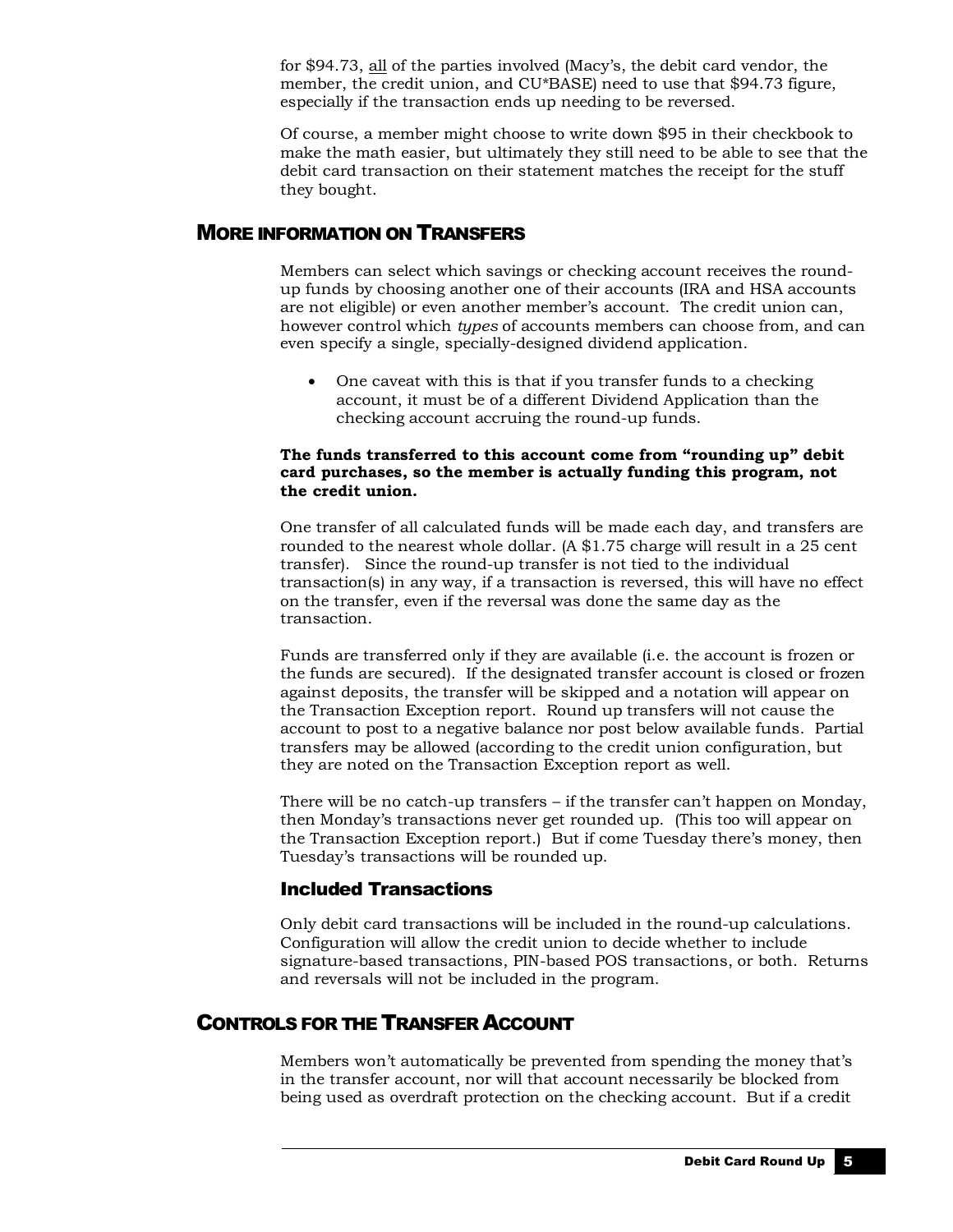union wants to market this as more of a "forced" savings plan, the configuration allows them to specify only a certain DIVAPL(s) that can receive the funds, then use existing CU\*BASE controls on that savings account:

- Set up a default Secured Shares record to freeze a certain portion of the account so the member has to keep at least a minimum in the account, or
- Set up a Club Account DIVAPL that works like a Christmas Club and simply freeze that account from withdrawals until a designated expiration date.
- NOTE: CU\*BASE dividend configuration allows a credit union to require a minimum balance to earn dividends in the account that receives the transfers.

### <span id="page-5-0"></span>NOTE ON OFFERING DEBIT CARD ROUND UP ACCOUNTS THROUGH ONLINE BANKING

Your credit union can configure your checking accounts to be an optional add-on debit card round up account and add it for sale in your rate board. However, if your member wants to use the debit card round-up features, your member will need to contact your credit union (via phone or in branch) to set up the debit card round up features. Your credit union employee will use Member Personal Banker to update the account.

You may use the Sales Information text to encourage the member to come into the credit union (or whatever procedure your credit union selects) to complete the setup of the account.

### <span id="page-5-1"></span>WHAT APPEARS ON MEMBERS' STATEMENTS FOR A ROUND UP CONTRIBUTION TO ANOTHER MEMBERSHIP?

If a member pays a round up amount to an account that is not their own, they will not see that account on their statements.

• While this is not the reason for the design, what it does allow is for credit unions to use a credit union account for charitable giving. If the member were to contribute their round up funds to a charity fund created by your credit union, your member will not see your credit union account on their statement. [Learn more here.](https://kb.cuanswers.com/cuanswers/ext/kbdetail.aspx?kbid=4777)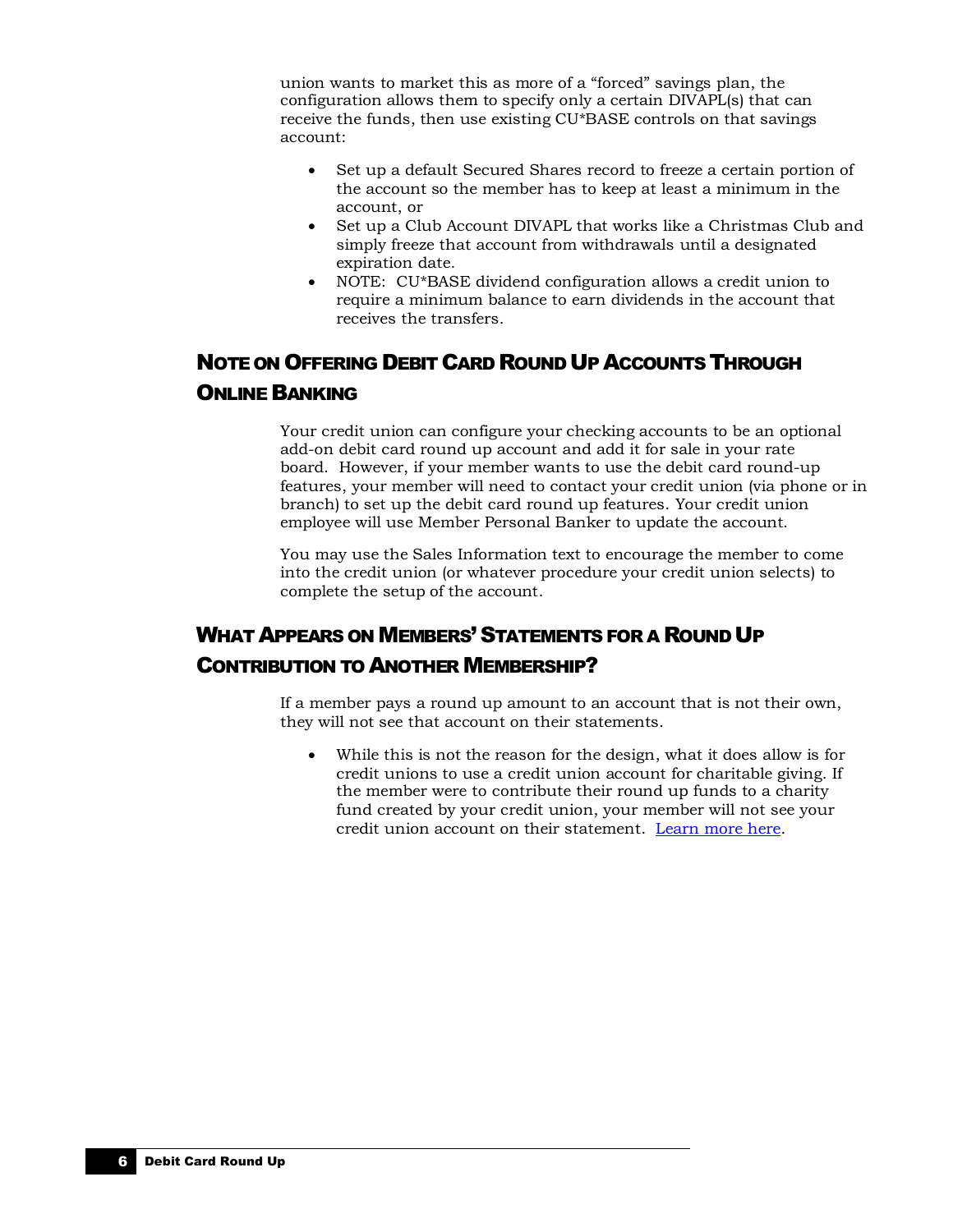### <span id="page-6-0"></span>**CONFIGURATION**

The activation of the Debit Card Round Up and its configuration are accessed in the Share Dividend Configuration.

#### **Directions for this process are found in Show Me the Steps at:**

[http://help.cubase.org/steps/steps.htm#Activate\\_Debit\\_Card\\_Round\\_Up.htm](http://help.cubase.org/steps/steps.htm#Activate_Debit_Card_Round_Up.htm)

#### **Following are some screens used in the process:**

#### Savings/Checking Products Configuration (Tool #777)

| Session 0 CU*BASE GOLD Edition - ABC TESTING CREDIT UNION                                                |       |                                                         | 国<br>$\mathbf{x}$<br>$\Box$<br>l o |
|----------------------------------------------------------------------------------------------------------|-------|---------------------------------------------------------|------------------------------------|
| File Edit Tools Help                                                                                     |       |                                                         |                                    |
| <b>Share Account Setup</b>                                                                               |       |                                                         | Update                             |
| Dividend application CK<br>Corp ID                                                                       | llo 1 | ABC TESTING CREDIT UNION                                |                                    |
| <b>General Account Information</b> Dividend Information                                                  |       |                                                         |                                    |
| <b>Description</b><br><b>REGULAR CHECKING</b>                                                            |       | Prompt for credit report on open                        |                                    |
| <b>Account range</b><br>110 to 112                                                                       |       | V Allow account nicknames                               |                                    |
| <b>Application type</b><br>Share draft/checking products                                                 |       | Default negative bal limit<br>0.00                      |                                    |
| IRA plan type                                                                                            |       | Report dividends to the IRS                             |                                    |
| Reg D transaction account                                                                                |       | V Auto update member negative balance limits            |                                    |
| Reg D transfers per month<br>00                                                                          |       | <b>Club processing allowed</b>                          |                                    |
| ATM surcharge rebate program code<br>$\mathbf{Q}$                                                        |       |                                                         |                                    |
| Zero balance account option No action taken                                                              |       | $\overline{\phantom{a}}$                                |                                    |
|                                                                                                          |       |                                                         |                                    |
| <b>Accounting Interface</b>                                                                              |       | <b>Share Draft/Checking Only</b>                        |                                    |
| Liability G/L account #<br>902.00                                                                        |       | Stop pay G/L #<br>153.20                                |                                    |
| <b>Expense G/L account #</b><br>340.44                                                                   |       | Stop pay fee<br>35.00                                   |                                    |
| <b>Accrual G/L account #</b><br>831.00                                                                   |       | Allow change of fee amount                              |                                    |
|                                                                                                          |       | Offer debit card round up program                       |                                    |
|                                                                                                          |       |                                                         |                                    |
| <b>Configure Negative Balance Processing</b>                                                             |       |                                                         |                                    |
|                                                                                                          |       |                                                         |                                    |
| Dividend rates are entered using Member Rate Maintenance on the "Management Processing/Dashboards" menu. |       |                                                         |                                    |
| <b>Suspend</b><br><b>Save</b><br><b>Skip</b>                                                             |       | <b>Qualified Dividends</b><br><b>ARU/Online Banking</b> | <b>Checklist</b>                   |
| <b>Debit Card Round Up</b><br><b>ANR Scoring</b>                                                         |       |                                                         |                                    |
| $\circledR$                                                                                              |       |                                                         | FR (2749) 7/19/13                  |

On this screen check the *Offer debit card round up program* box. The use *Debit Card Round Up* (F21) to access the configuration for the selected Dividend.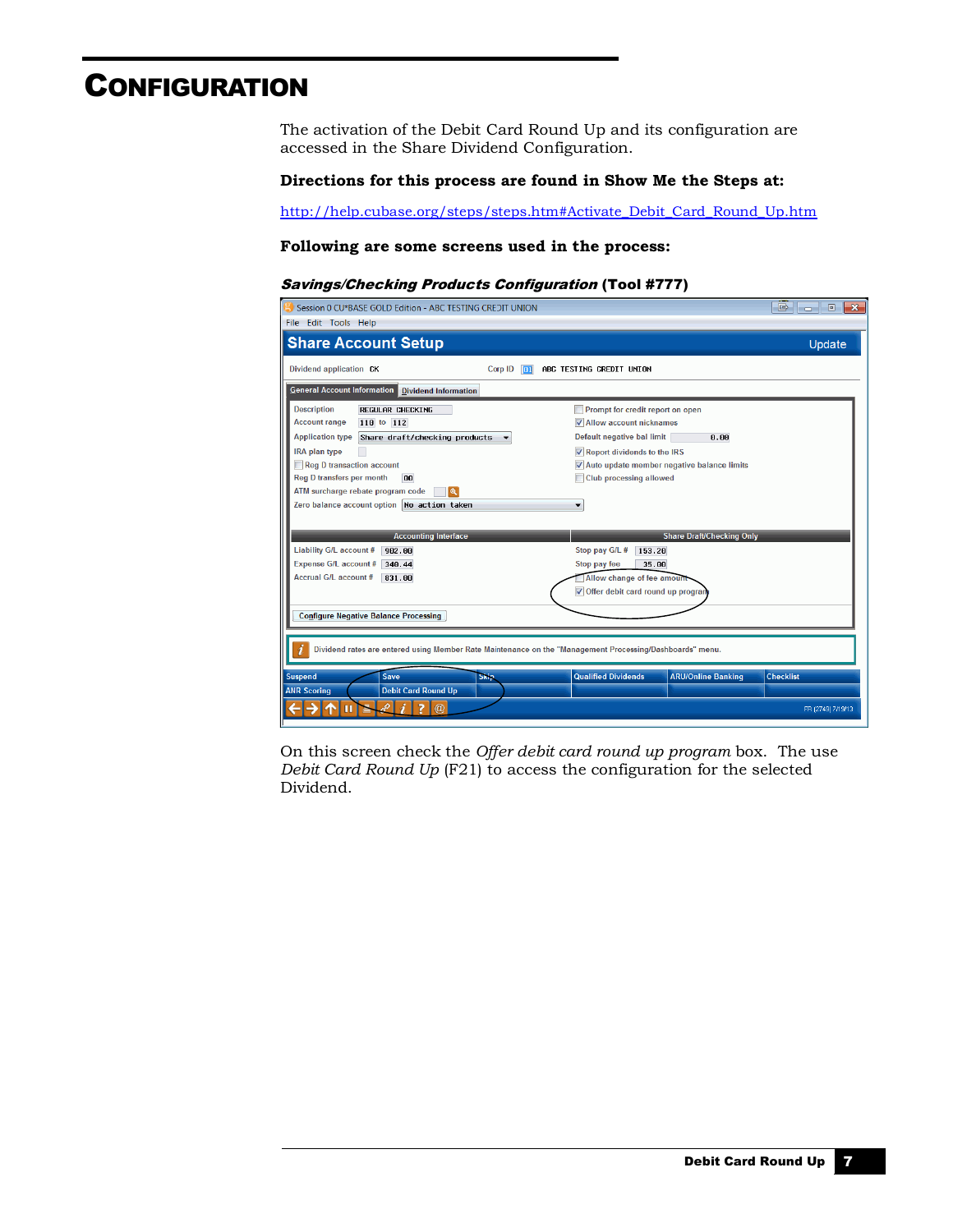#### "Round Up Config" (F21)

| помна ор оонну (гд!)<br>Session 0 CU*BASE GOLD Edition - ABC TESTING CREDIT UNION | $B$ $\Box$ $B$ |
|-----------------------------------------------------------------------------------|----------------|
| File Edit Tools Help                                                              |                |
|                                                                                   |                |
| <b>Configure Debit Card Round Up</b>                                              |                |
|                                                                                   |                |
| Dividend application CK REGULAR CHECKING                                          |                |
| Round up to nearest 1.00                                                          |                |
| Transactions to be included in the round up calculations:                         |                |
| Debit card signature-based purchases                                              |                |
| <b>Debit card PIN-based POS transactions</b>                                      |                |
| Accounts eligible to receive transfers<br>09 selected<br><b>Select</b>            |                |
| Transaction description for round-up transfers<br><b>DEBIT ROUND UP</b>           |                |
| √ Post partial transfers                                                          |                |
|                                                                                   |                |
|                                                                                   |                |
|                                                                                   |                |
|                                                                                   |                |
|                                                                                   |                |
|                                                                                   |                |
|                                                                                   |                |
|                                                                                   |                |
|                                                                                   |                |
|                                                                                   |                |
|                                                                                   |                |
|                                                                                   |                |
|                                                                                   |                |
|                                                                                   |                |
| <b>Sales Info</b>                                                                 |                |
| <b>Continue</b>                                                                   |                |

Text entered on the Sales Information screen currently can only be viewed by credit union staff. With future enhancements, this text will also be viewed in **It's Me 247** to assist members when they open accounts online.

| Field Name                                | Description                                                                                                                                                                                                                                                                                                                                 |  |  |
|-------------------------------------------|---------------------------------------------------------------------------------------------------------------------------------------------------------------------------------------------------------------------------------------------------------------------------------------------------------------------------------------------|--|--|
| Round up to nearest<br>1.00               | Defaults to \$1.00 and cannot be changed. A transaction<br>amount will be rounded up to the nearest whole dollar and<br>the additional amount will be transferred to the transfer<br>account configured according to the account.<br>For example, if the transaction was $$1.75$ , twenty-five cents<br>would be transferred to the account |  |  |
|                                           | Transactions to be included in the round-up calculations:                                                                                                                                                                                                                                                                                   |  |  |
| Debit card signature-<br>based purchases  | Includes Debit Card purchases that are PIN based (origin<br>13). This defaults to being checked. This will not include<br>returns or reversal. (The round up will not be removed later<br>if the item is returned.) If this is unchecked the next<br>checkbox must be checked.                                                              |  |  |
| Debit card PIN-based<br>POS transactions  | Include Debit Card purchases that are signature based<br>(origin 16). This will not include returns or reversal. (The<br>round up will not be removed later if the item is returned.)<br>This defaults to being checked. If this is unchecked the<br>previous checkbox must be checked.                                                     |  |  |
| Accounts eligible to<br>receive transfers | Use the Select button to view all products with application<br>type SH or SD (excluding IRA and HSA accounts). Select the<br>accounts eligible to receive transfers by clicking the account<br>and holding down the Ctrl key or use F9-Select All to select<br>all accounts. Use Select to return to the configuration<br>screen.           |  |  |
|                                           | This allows the credit union to specify a single<br>special savings product that can be set up for<br>secured shares, special rates, etc., if desired, or to<br>select all accounts.                                                                                                                                                        |  |  |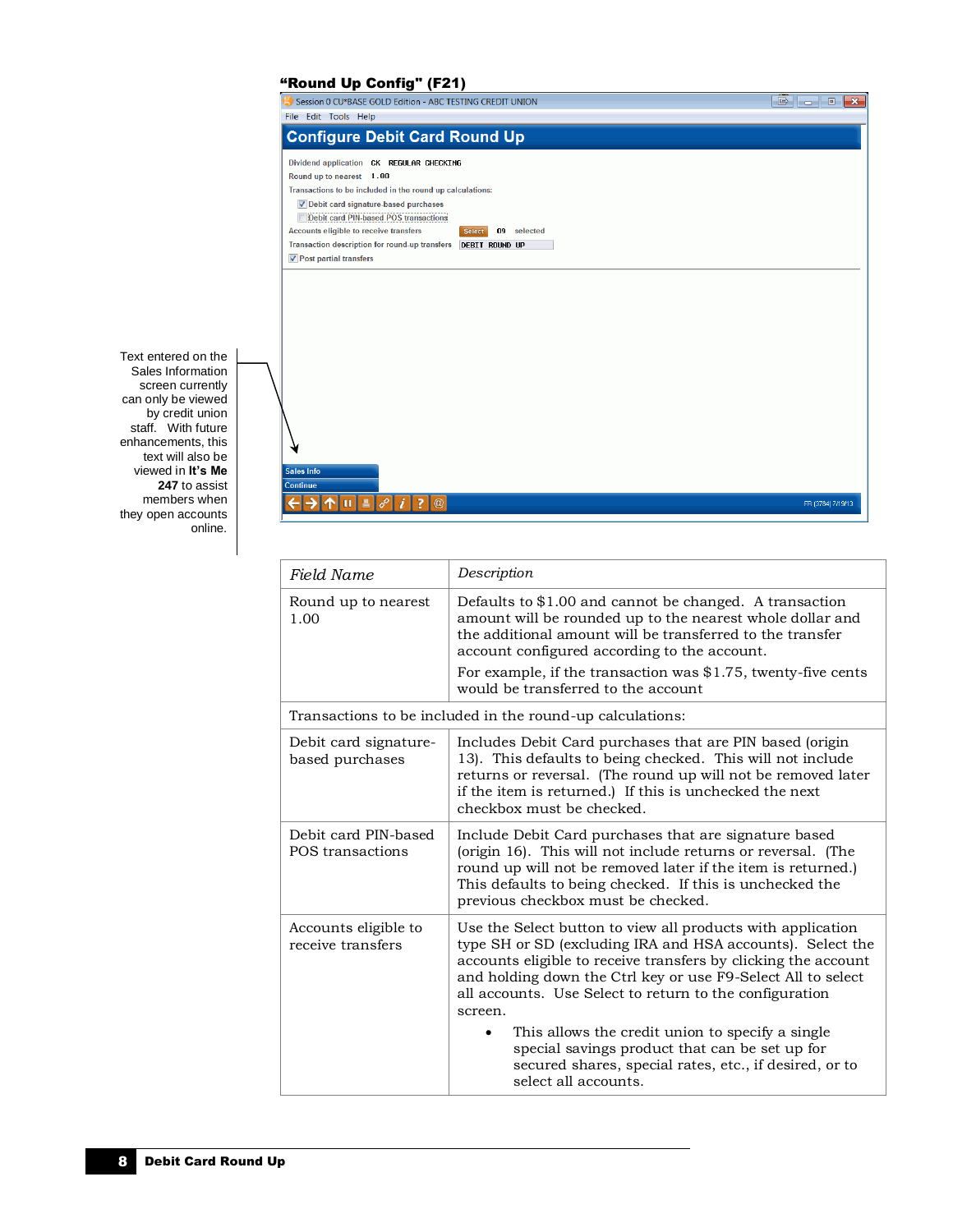| Field Name                                           | Description                                                                                                                                       |
|------------------------------------------------------|---------------------------------------------------------------------------------------------------------------------------------------------------|
| Transaction<br>description for round<br>up transfers | Enter the transaction description for the transfer that will<br>appear on the member's statement and in the account<br>history in Online Banking. |
| Post partial transfers                               | Select whether to allow partial transfers. Defaults as<br>checked.                                                                                |

#### Selection of Accounts Eligible for Transfers

| Code                                                                                                                                           | <b>Description</b>        | Code                                             |                                                  | <b>Description</b>      |  |
|------------------------------------------------------------------------------------------------------------------------------------------------|---------------------------|--------------------------------------------------|--------------------------------------------------|-------------------------|--|
| $\overline{BC}$                                                                                                                                | <b>BUSINESS CLUB</b>      | <b>MC</b>                                        |                                                  | MC CLASSIC              |  |
| <b>BS</b>                                                                                                                                      | BUSINESS/ORG SAVINGS      | MG                                               |                                                  | MC GOLD                 |  |
| <b>BU</b>                                                                                                                                      | <b>BUSINESS CHECKING</b>  | <b>MK</b>                                        |                                                  | MEGA MONEY MARKET       |  |
| cc                                                                                                                                             | <b>CHRISTMAS CLUB</b>     | <b>MM</b>                                        |                                                  | MONEY MARKET            |  |
| CК                                                                                                                                             | <b>REGULAR CHECKING</b>   | OC.                                              |                                                  | ORG. CHECKING           |  |
| EC.                                                                                                                                            | <b>ESCROW</b>             | <b>PC</b>                                        |                                                  | <b>PREMIER CHECKING</b> |  |
| <b>ES</b>                                                                                                                                      | <b>EDUCATION SAVINGS</b>  | <b>PD</b>                                        |                                                  | PAYDAY SAVINGS          |  |
| ET                                                                                                                                             | ETA                       | <b>PR</b>                                        |                                                  | PREMIER II CHECKING     |  |
| <b>FE</b>                                                                                                                                      | SAFE N EASY CHECKING      | <b>PS</b>                                        |                                                  | PLUS SAVINGS - TC       |  |
| GS                                                                                                                                             |                           | <b>GROWTH SAVINGS I</b><br>PRTME VISA GOLD<br>PU |                                                  |                         |  |
| GT                                                                                                                                             | GROWTH SAVINGS II         | $\overline{\text{SC}}$                           |                                                  | SAVINGS CLUB            |  |
| GU                                                                                                                                             | <b>GROWTH SAVINGS III</b> | <b>SD</b>                                        | SHARE DRAFT - TC                                 |                         |  |
| GU                                                                                                                                             | GROWTH SAVINGS IV         |                                                  | $\overline{\text{SH}}$<br><b>REGULAR SAVINGS</b> |                         |  |
| HC.                                                                                                                                            | HOMETOWN CHECKING         | SL.                                              |                                                  | <b>SELECT CHECKING</b>  |  |
| <b>HS</b>                                                                                                                                      | HSH CHECKING              | SP                                               |                                                  | PLUS SAVINGS            |  |
| <b>IP</b>                                                                                                                                      | INT PLUS CHECKING         | SS.                                              |                                                  | SYSTEMATIC SAVINGS      |  |
| LS.                                                                                                                                            | <b>LIFE SAVINGS</b>       | ST                                               |                                                  | STUDENT CHECKING        |  |
| Select                                                                                                                                         |                           | Select                                           |                                                  |                         |  |
| <b>Select All</b><br>i<br>Hold the Ctrl key and click to select as many items as desired, then click Select to proceed.<br><b>Unselect All</b> |                           |                                                  |                                                  |                         |  |
| $\circleda$<br>п<br>FR (3790)                                                                                                                  |                           |                                                  |                                                  |                         |  |

#### "Sales Information" (F11)

| Session 0 CU*BASE GOLD Edition - ABC TESTING CREDIT UNION                                                                                                                                                                                                                                                    | $\blacksquare$<br>$\Box$<br>$\mathbf{x}$                                                                                                                                                                                                                                                         |
|--------------------------------------------------------------------------------------------------------------------------------------------------------------------------------------------------------------------------------------------------------------------------------------------------------------|--------------------------------------------------------------------------------------------------------------------------------------------------------------------------------------------------------------------------------------------------------------------------------------------------|
| File Edit Tools Help                                                                                                                                                                                                                                                                                         |                                                                                                                                                                                                                                                                                                  |
| <b>Member Sales Information</b>                                                                                                                                                                                                                                                                              | <b>CHANGE</b>                                                                                                                                                                                                                                                                                    |
| Enter online banking sales information for the following specific product.                                                                                                                                                                                                                                   |                                                                                                                                                                                                                                                                                                  |
| <b>Product Type: CK Debit Card Roundup</b><br>ABC's Debit Round Up program is a great way for members to save while they shop $\triangle$                                                                                                                                                                    |                                                                                                                                                                                                                                                                                                  |
| Open new window for link                                                                                                                                                                                                                                                                                     |                                                                                                                                                                                                                                                                                                  |
| <b>Comments:</b>                                                                                                                                                                                                                                                                                             |                                                                                                                                                                                                                                                                                                  |
| For those who choose the Debit Round Up option, every time<br>you use your Debit card and say Credit, the transaction will<br>be rounded up to the next even dollar amount at the end of<br>the day and those proceeds will be deposited in to a savings<br>account of your choosing.<br><b>Save Changes</b> | When you add or remove characters, it might cause fragmented<br>lines of text. Place the cursor at the end of the shortened line and<br>press the Delete key to remove the line break and clean up the<br>paragraphs as needed.                                                                  |
| decision" checkbox on this pop-up window.                                                                                                                                                                                                                                                                    | MESSAGE TIP: If you insert text or copy and paste text that exceeds the space provided, a pop-up window will appear. Select Yes to retain text<br>you have written or pasted, but be careful, this may delete following text. Select No to cancel a paste. WARNING: Never check the "Remember my |
| <b>Talking Points</b><br><b>Copy Text</b>                                                                                                                                                                                                                                                                    | FR (2633) 7/19/13                                                                                                                                                                                                                                                                                |

• **NOTE:** The example above contains member facing text since it will be used with future enhancements planned for **It's Me 247** online banking. (In this future iteration, you will use this screen to post helpful text to members opening an account online.) Currently, this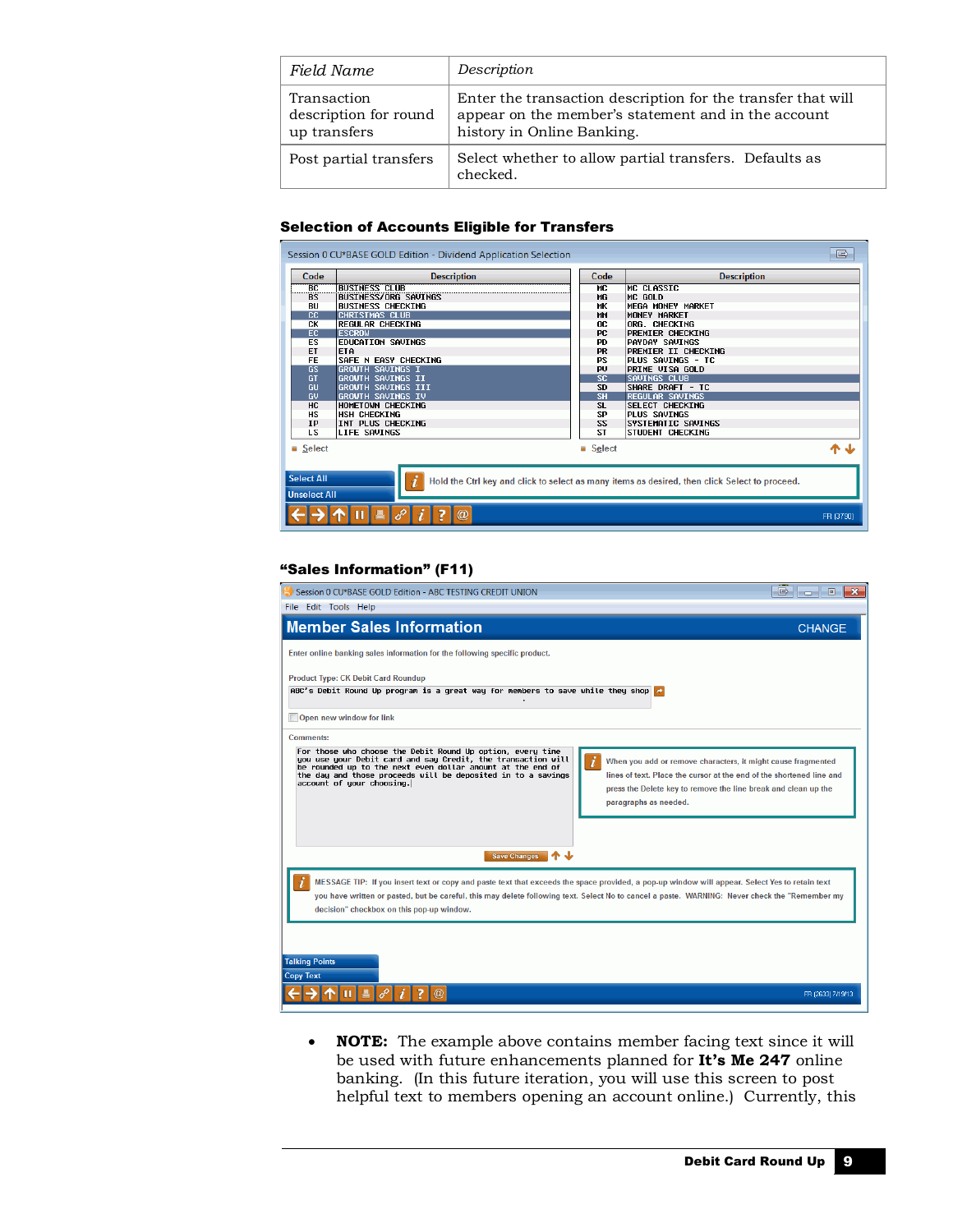screen can only be viewed by credit union staff using CU\*BASE and can be used to include helpful sales tips for staff talking to members.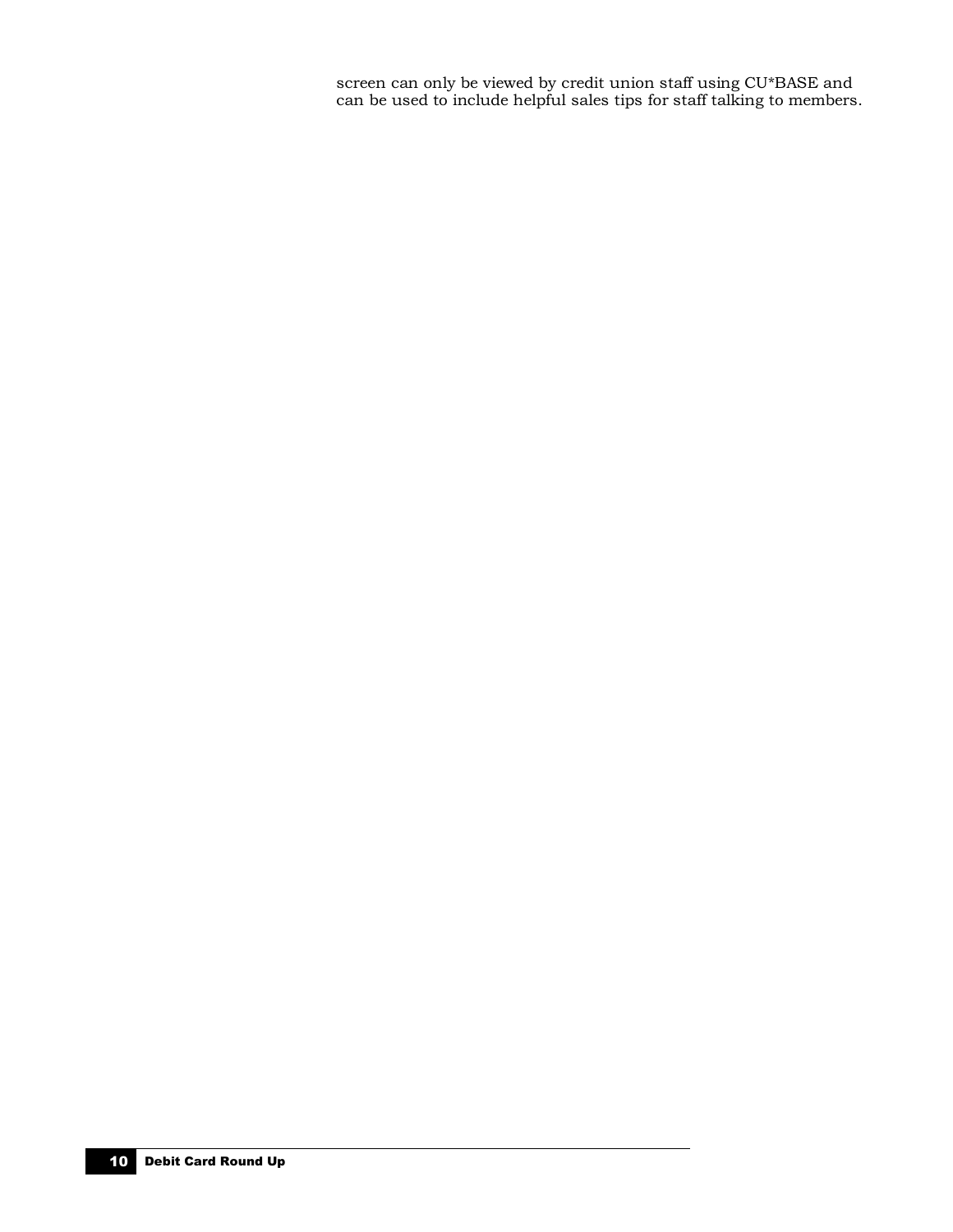### <span id="page-10-0"></span>OPENING AN ACCOUNT

When credit union employees open an account with a debit card attached that applies to the Debit Card Round Up program at the credit union, they will need to check the box to activate the program for the account and enter the account that will receive the transferred funds. These fields are conditional and will only appear on eligible accounts.

#### **Directions for this process are found in Show Me the Steps online help at:**

[http://help.cubase.org/steps/steps.htm#Activate\\_Debit\\_Card\\_Round\\_Up.htm](http://help.cubase.org/steps/steps.htm#Activate_Debit_Card_Round_Up.htm)

#### Opening a New Account



Check *Activate debit card round up* and enter the transfer account. You can also activate and enter a transfer account via Member Personal Banker.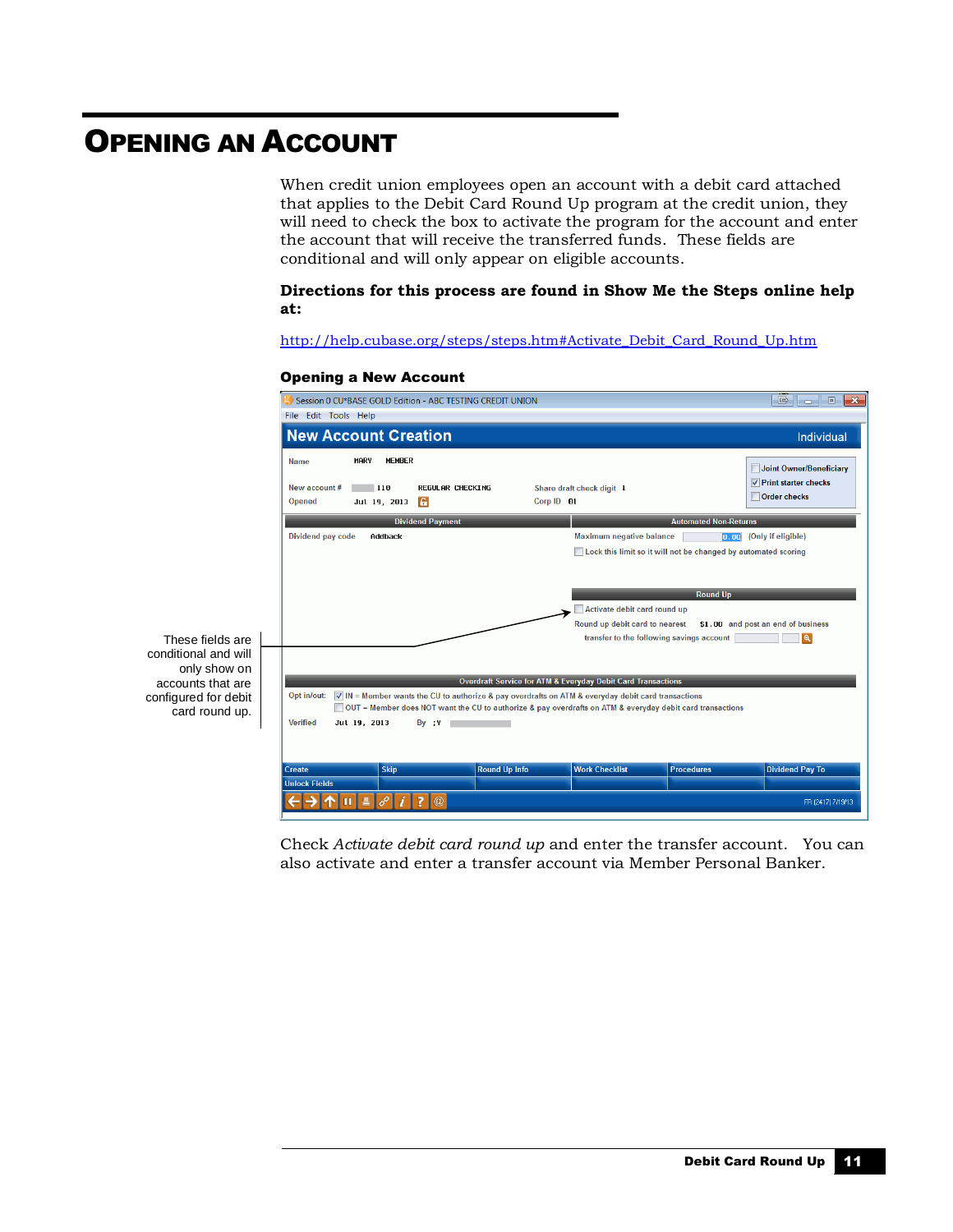### <span id="page-11-0"></span>MEMBER PERSONAL BANKER OPTIONS

Once the member has opened an account with a debit card, credit union employees can use Member Personal Banker to activate the account for the Debit Card Round Up program (if the member opened the account online for example. Credit union employees can also change or enter the account to receive the transferred funds.

#### **Directions for this process are found in Show Me the Steps at:**

[http://help.cubase.org/steps/steps.htm#Enroll\\_Member\\_in\\_Debit\\_Card\\_Round\\_Up.htm](http://help.cubase.org/steps/steps.htm#Enroll_Member_in_Debit_Card_Round_Up.htm)

#### **Following are some screens used in the process:**

#### Member Personal Banker (Tool #14)

| Session 0 CU*BASE GOLD Edition - ABC TESTING CREDIT UNION<br>国<br>$\boxed{0}$ |                           |                   |  |  |  |  |  |
|-------------------------------------------------------------------------------|---------------------------|-------------------|--|--|--|--|--|
| File Edit Tools Help                                                          |                           |                   |  |  |  |  |  |
| <b>Member Personal Banker</b>                                                 |                           |                   |  |  |  |  |  |
| <b>Account #</b>                                                              | Date opened Nov 23, 1982  |                   |  |  |  |  |  |
| <b>Name</b><br>MARY MEMBER                                                    |                           |                   |  |  |  |  |  |
| <b>Agreement accepted</b><br>Jun 25, 2013                                     |                           |                   |  |  |  |  |  |
| <b>E-Statements</b><br>000000                                                 | $\Box$ PIB                |                   |  |  |  |  |  |
| <b>Bill payment</b><br>000000                                                 | <b>E</b> eAlerts/eNotices |                   |  |  |  |  |  |
| <b>E-statements (enroll or change enrollment status)</b>                      |                           |                   |  |  |  |  |  |
| Choose style for printed statements                                           |                           |                   |  |  |  |  |  |
| <b>Bill Payment (enroll or change enrollment status)</b>                      |                           |                   |  |  |  |  |  |
| <b>Bill Payment PIN reset</b>                                                 |                           |                   |  |  |  |  |  |
| Online banking/ARU (activate, change PIN/password; view password history)     |                           |                   |  |  |  |  |  |
| Online banking/ARU Transfer Control (update or add transfer accounts)         |                           |                   |  |  |  |  |  |
| See/Jump relationships (allow other members to access your account online)    |                           |                   |  |  |  |  |  |
| Personal Internet Branch (enroll or change PIB settings)                      |                           |                   |  |  |  |  |  |
| PIB password reset (change PIB password or view PIB username)                 |                           |                   |  |  |  |  |  |
| eAlerts/eNotices (subscribe or change settings; view eAlert history)          |                           |                   |  |  |  |  |  |
| A2A account relationships (add, modify, or remove relationships)              |                           |                   |  |  |  |  |  |
| <b>Email address maintenance</b>                                              |                           |                   |  |  |  |  |  |
| Reset online banking security questions                                       |                           |                   |  |  |  |  |  |
| Mobile banking (view member access and mobile devices)                        |                           |                   |  |  |  |  |  |
| Debit card round up (enroll or change transfer account)                       |                           |                   |  |  |  |  |  |
| Reg E opt in/out preference                                                   |                           |                   |  |  |  |  |  |
| Promise deposits (subscribe or change status)                                 |                           |                   |  |  |  |  |  |
| <b>Skip</b>                                                                   |                           |                   |  |  |  |  |  |
| $^{\textregistered}$                                                          |                           | FR (2640) 7/19/13 |  |  |  |  |  |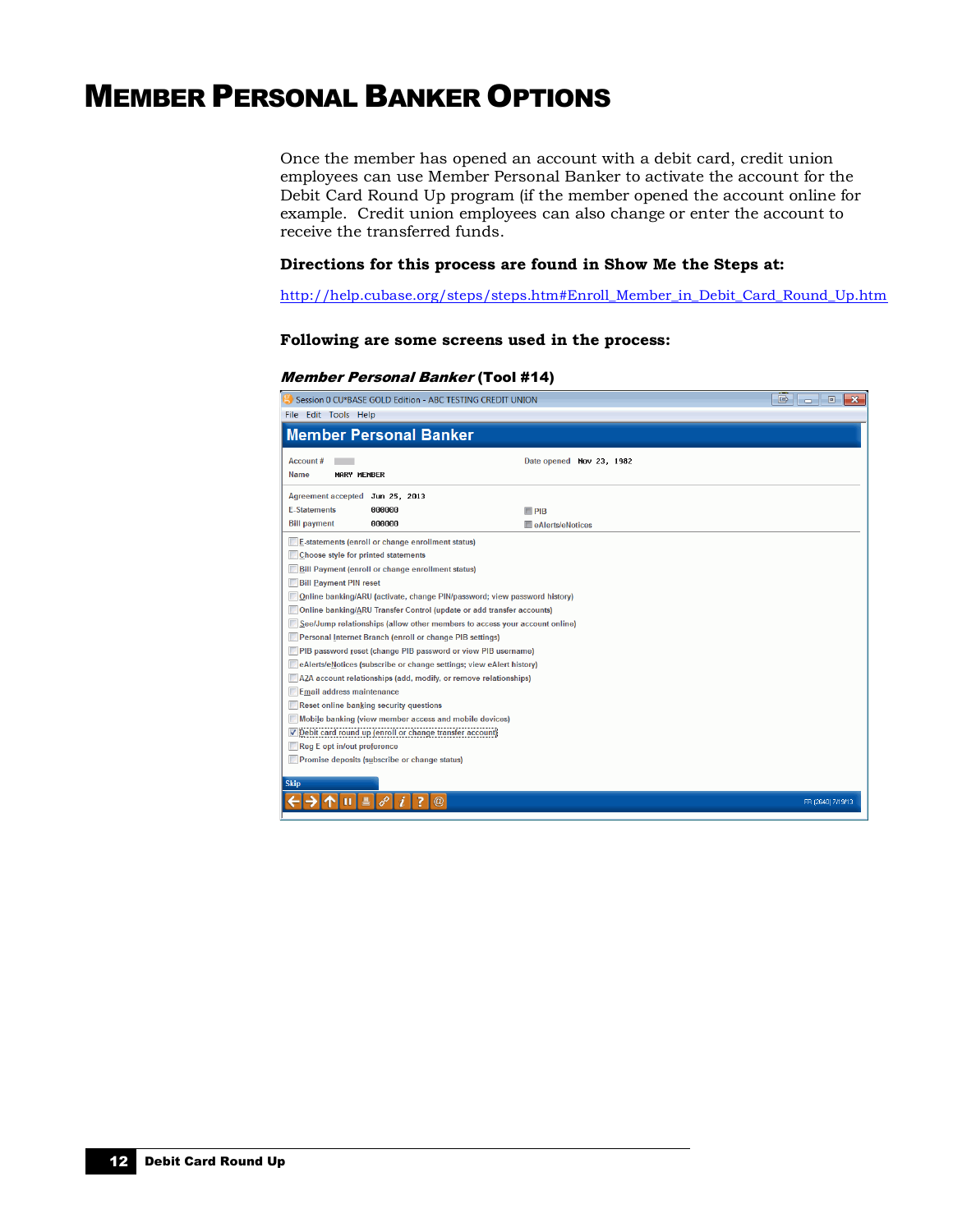#### Select "Debit Card Round Up (enroll or change transfer account)"

| Session 0 CU*BASE GOLD Edition - Set Up Debit Card Round Up Transfer                 | $\mathbb{B}$ |
|--------------------------------------------------------------------------------------|--------------|
| Member                                                                               |              |
| $Account \t 111$<br>SAFE N EASY CHECKING                                             |              |
| Activate debit card round up                                                         |              |
| Round up debit card to nearest \$1.00<br>and                                         |              |
| <b>000 Q</b><br>Post an end of business day transfer to the following account<br>118 |              |
|                                                                                      |              |
| Save<br>Last maintained Jul 06, 2016 by :Y                                           |              |
| <b>Learn More</b>                                                                    |              |
| $\circleda$<br>록                                                                     | FR (3785)    |

On this screen you can activate debit card round up and enter a transfer account. Use Enter to save any changes.

Use *Learn More* (F11) from this screen to view the Sales Information created for the dividend application.

#### "Learn More" (F11) (view-only of Sales Information)

| Session 0 CU*BASE GOLD Edition - ABC TESTING CREDIT UNION                                                                                                                                                                                                                                                 | 国<br>$\Box$       |
|-----------------------------------------------------------------------------------------------------------------------------------------------------------------------------------------------------------------------------------------------------------------------------------------------------------|-------------------|
| File Edit Tools Help                                                                                                                                                                                                                                                                                      |                   |
| <b>Member Sales Information</b>                                                                                                                                                                                                                                                                           | <b>VIEW</b>       |
| Enter online banking sales information for the following specific product.                                                                                                                                                                                                                                |                   |
| <b>Product Type: CK Debit Card Roundup</b><br>'s Debit Round Up program is a great way for members to save while they shop $\blacktriangle$                                                                                                                                                               |                   |
| Open new window for link                                                                                                                                                                                                                                                                                  |                   |
| <b>Comments:</b><br>For those who choose the Debit Round Up option, every time<br>you use your Debit card and say Credit, the transaction will<br>be rounded up to the next even dollar amount at the end of<br>the day and those proceeds will be deposited in to a savings<br>account of your choosing. |                   |
| ተ ተ                                                                                                                                                                                                                                                                                                       |                   |
| $\circledR$<br>7                                                                                                                                                                                                                                                                                          | FR (2633) 7/19/13 |